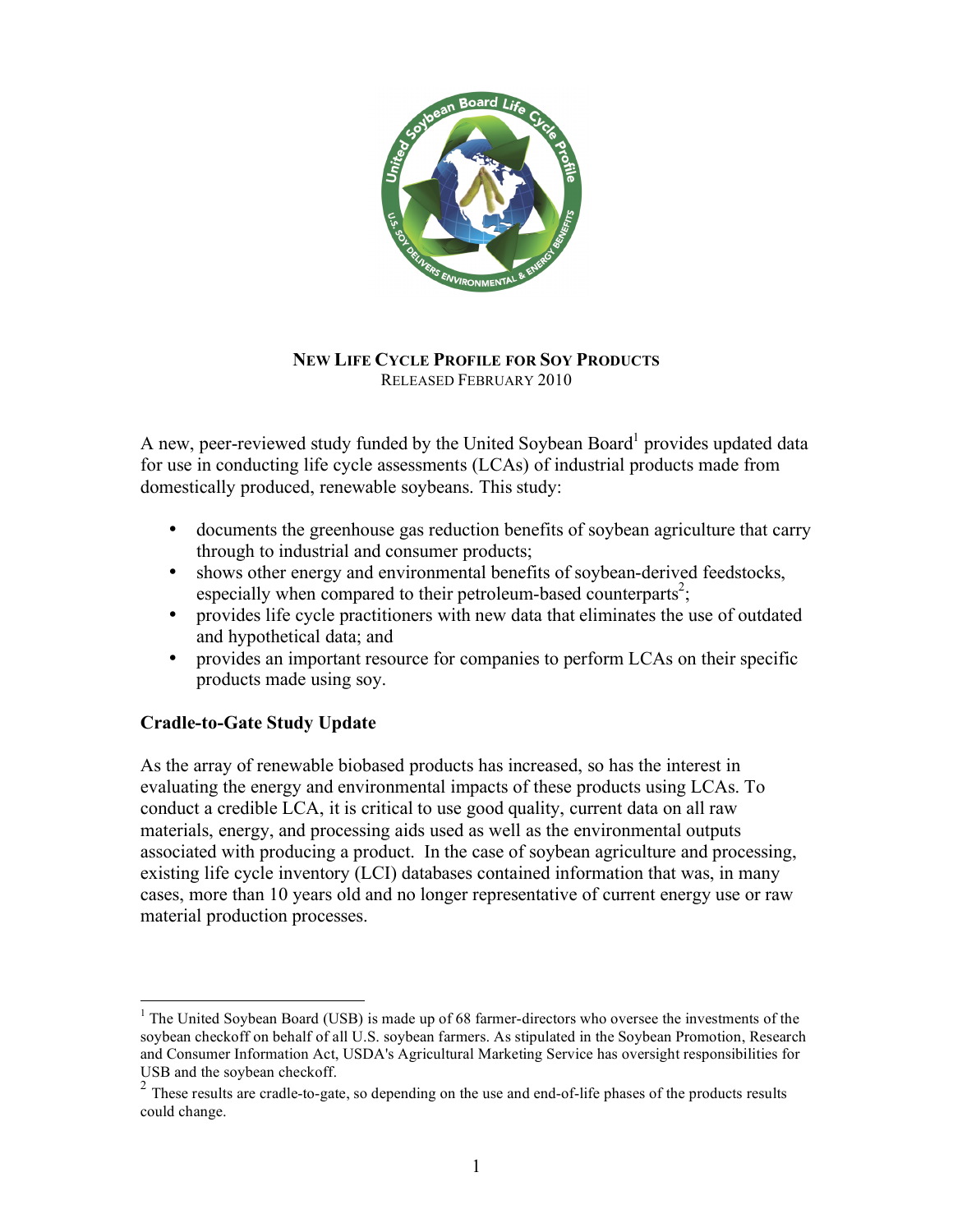A key objective of the project was to update the cradle-to-gate<sup>3</sup> LCI databases for U.S. soybean agriculture production and soybean processing. These updated databases are now available to be placed into the U.S. Life Cycle Inventory (U.S. LCI) Database, which is managed by the Department of Energy's National Renewable Energy Laboratory (NREL), and other databases where life cycle practitioners can access them to perform their assessments on products made with a soy-derived feedstock.

Currently, the data included in NREL's U.S. LCI Database represent U.S. soybean agriculture activities from 1998 to 2001. This project collected U.S. agricultural data for the 2001 to 2007 time period. In addition, this project collected data for soybean processing (commonly called crushing) and soy oil refining, which are not currently in the U.S. LCI but can now be added. Existing data on soybean crushing was based on a 1998 NREL biodiesel life cycle report<sup>4</sup>. The National Oilseed Processors Association (NOPA) collected and aggregated data for this project. NOPA was able to obtain actual operating data from 50 U.S. facilities.

# **Findings Show Environmental Benefits**

The updated information for soybean production and processing show:

- average soybean yield for the 2004-2007 time period was  $42.3^5$  bushels per acre, which represents a 12% increase over the data (1998-2000 average) used in the current U.S. LCI database;
- each bushel of soybeans harvested reduces greenhouse gases (carbon dioxide  $(CO<sub>2</sub>)$  equivalents) by 32.6 kg (for the 3.36 billion bushels of soybeans produced in 2009 this would translate into the equivalent of taking 21 million cars off the  $road^6$ );
- the calculated release of nitrous oxide  $(N_2O)$ , a potent greenhouse gas, is 85% less than the data contained in the current U.S. LCI Database due to a corrected emission factor issued by the International Panel on Climate Change (IPCC) in 2006;

<sup>&</sup>lt;sup>3</sup> Cradle-to-gate includes all the materials and energy used to create a product beginning with the production of the product's raw material inputs and ending when the product leaves the "factory" gate. For soybean agriculture, this includes the upstream processes that produce the raw materials used in farming through the steps in crop production (i.e., planting, cultivation, and harvesting).

<sup>4</sup> Sheehan, J. et al*.,* **Life Cycle Inventory of Biodiesel and Petroleum Diesel for Use in an Urban Bus***,*  NREL/SR-580-24089 (Washington, DC: U.S. Department of Agriculture and U.S. Department of Energy, May 1998)

<sup>&</sup>lt;sup>5</sup> For the purpose of the LCI database update, a yield of 41.2 bushels per acre is used to take into account a "seed allowance" deduction. This approach was taken to be consistent with the methodology used in the current U.S. LCI database. Using this approach, the new data reflects a 12% increase in yield over what is in the current U.S. LCI database.

<sup>6</sup> The 3.36 billion bushel number represents the most recent soybean production data reported by USDA's National Agricultural Statistics Service (NASS). The equivalency number was calculated using the U.S. Environmental Protection Agency's Greenhouse Gas Equivalencies Calculator (see http://www.epa.gov/RDEE/energy-resources/calculator.html).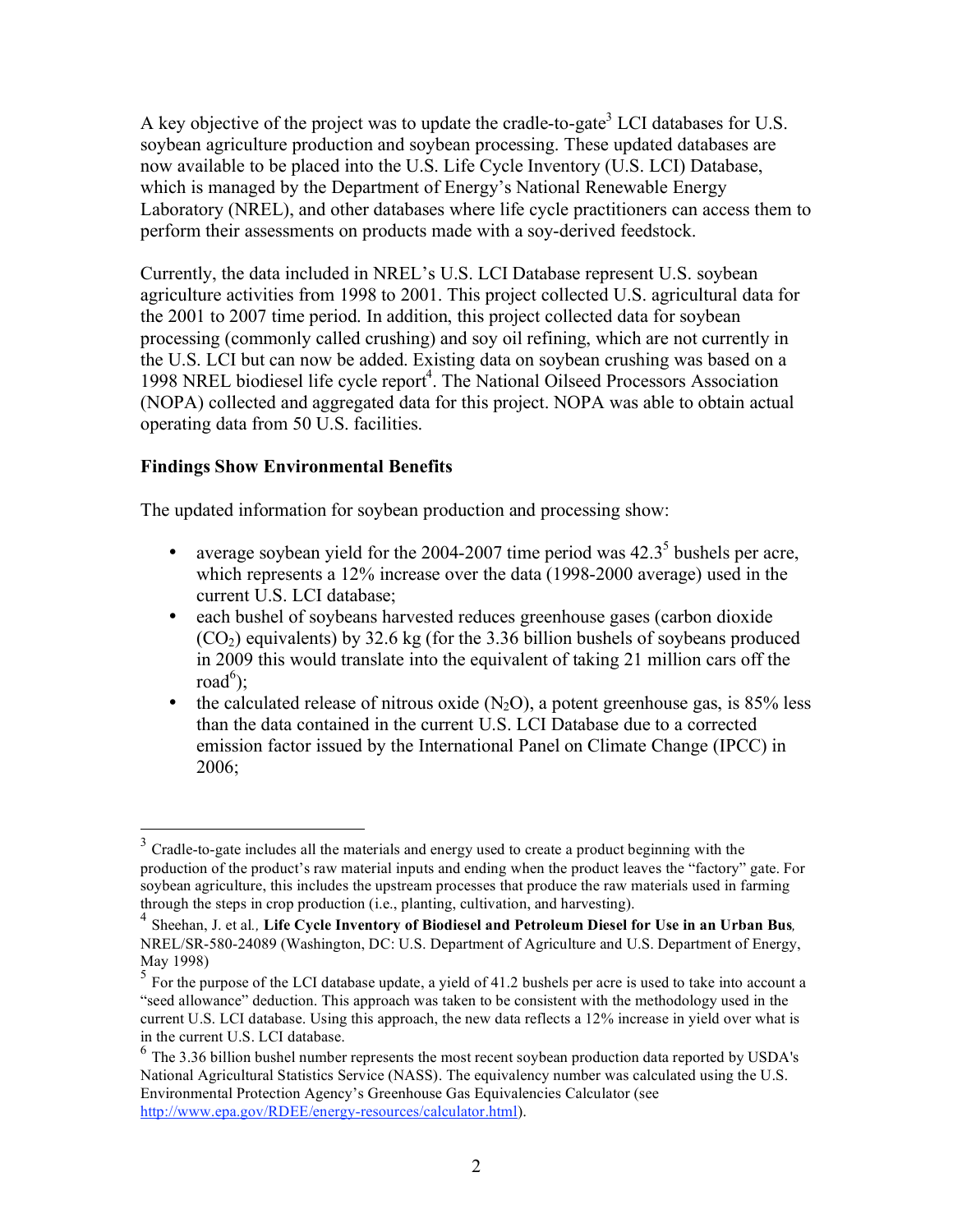- approximately 20% less direct energy is used for soybean production due to reduced diesel and gasoline usage;
- soybean crushing facilities reduced their energy consumption by 45% compared to the 1998 data;
- improved efficiencies at crushing facilities increased both soybean oil and meal yield compared to 1998 data, by 11% and 4% respectively<sup>7</sup>; and
- hexane emissions at crushing facilities decreased over 70% compared to the 1998 data (going from 10.15 kilograms per 1,000 kilograms of oil produced to 2.96 kilograms).

# **Soybean Yield Up**

To put the soybean yield data in perspective, the 2009 yield increased to 44 bushels per acre according to USDA's National Agricultural Statistics Services (NASS). NASS data show that over the last 20 years (from 1990 to 2009) soybean yield per acre increased by 29%. From 2000 to 2009 alone, NASS data show a 15.5% increase in soybean yield per acre. Also during the last 10 years, the number of soybean acres planted in the U.S. has remained relatively constant. The NASS data show that 74.3 million acres were planted in 2000 compared to 77.5 million acres in 2009, with the 10-year average being 73.6 million acres.

U.S. grown soybeans provide an abundant supply of food for humans and feed for livestock as well as ingredients for biobased products. Soybeans contain both protein and oil. The oil makes up approximately 20% of the soybean by weight. During the processing step, soybeans are crushed to produce soybean meal (protein) and soybean oil. Soybeans are grown primarily for meal, with the oil being a co-product. During the period from 1999 to 2008, according to USDA data, surplus end-of-year stocks of soybean oil ranged from 1.1 to 3.1 billion pounds, with the 10-year average being 2.3 billion pounds. These surpluses of soybean oil, combined with its chemical and physical properties, make it an attractive feedstock for industrial products.

# **Trends Point to Continued Progress**

Data collected for LCI databases represent snapshots in time and therefore are in need of regular updating. Trends indicate that there will be continued efficiency increases in soybean production. For example, companies that provide soybean seeds to farmers have technology under development that is projected to increase soybean yields by 40 percent in the next decade.

 $<sup>7</sup>$  In 1998 it took 5,891 kilograms of soybeans to produce 1,000 kilograms of oil, but the new data show</sup> only 5,236 kilograms of soybeans needed to produce 1,000 kilograms of oil, representing an 11% increase in efficiency. In 1998, 1,316 kilograms of soybeans produced 1,000 kilograms of meal but the new data show only 1,267 kilograms of soybeans needed to produce 1,000 kilograms of meal, representing a 4% increase in efficiency.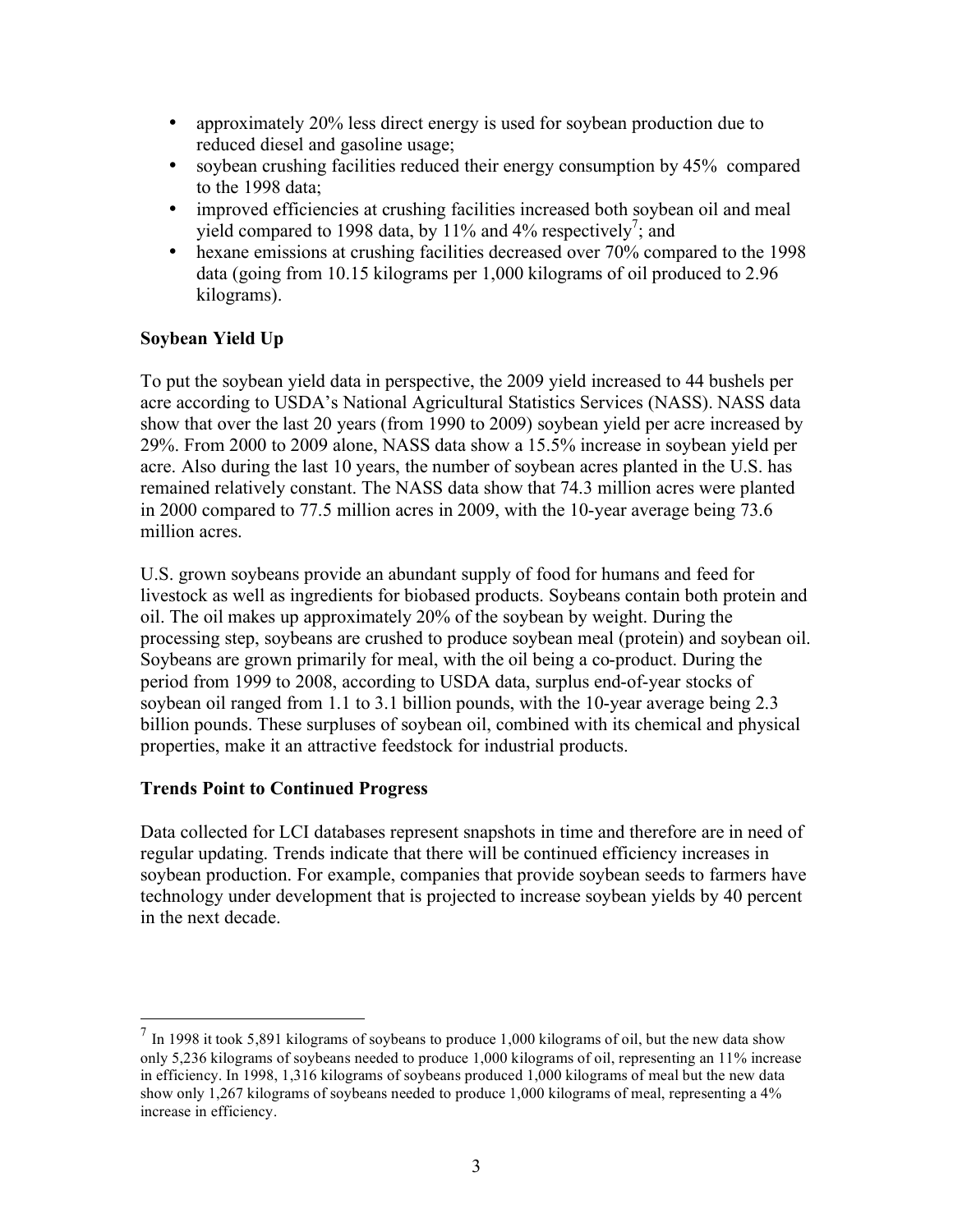Another important trend deals with tillage practices used for soybean agriculture. Updated data on the number of acres in conservation tillage<sup>8</sup> were not readily available at the time this study was conducted so the LCI data was left unchanged from the current U.S. LCI Database. The current conservation tillage information in the U.S. LCI Database is based on data contained in a 2002 report. However, newly available information<sup>9</sup> shows that more acreage is being placed into conservation tillage. Updated information gathered for the new report shows 63% of U.S. soybean acreage in conservation tillage, up from 56% cited in the 2002 report. Of the land in conservation tillage, the new data show 41% was in no-till conservation up from the 33% cited in the 2002 report.

Conservation tillage practices disturb less soil and reduce the tractor usage. For example, no-till conservation can result in fuel savings ranging from 3.5 to 5.7 gallons per acres. Mulch tillage can save approximately 2 gallons per acre. Conservation tillage practices also leave more crop residue on the soil surface than conventional tillage. More residue on the soil surface enhances moisture retention and reduces irrigation demand by up to several inches of water per year. No-till leaves less exposed soil and results in less soil erosion (up to 90%), and less nitrogen and phosphorus fertilizer runoff (up to 70%). Notill also promotes the building of soil organic matter, which consumes  $CO<sub>2</sub>$  in addition to the  $CO<sub>2</sub>$  sequestered by the growing soybean plant.

#### **Soy Delivers Environmental and Energy Benefits to Products**

Also, as part of this project, life cycle inventories for soybean-derived feedstocks were either updated or created if no previous inventory existed. Four feedstocks, methyl soyate, soy resin, soy polyol and soy lube base stock, were selected as they are used in a wide assortment of biobased products. These updated and/or new inventories will serve as a ready-to-use platform for LCA practitioners who wish to conduct life cycle studies on downstream products made with these materials.

In the case of biodiesel production, the National Biodiesel Board (NBB) provided new data that was used to update the inventory data for methyl soyate. Previous estimates of the energy used during biodiesel production relied on process modeling and data from a very small number of plants using older technology. NBB conducted a broad survey of its member companies and collected data on measured energy consumption and materials used at operating biodiesel facilities in 2008. The 2008 data show that biodiesel production facilities reduced their energy consumption by 27% compared to the 1998 data.

<sup>-&</sup>lt;br>8  $\delta$  Conservation tillage is defined as any tillage and planting system that covers more than 30% of the soil surface with crop residue after planting, to reduce soil erosion by water. No-till, ridge-till, and mulch-till

are types of conservation tillage.<br><sup>9</sup> Based on a report being prepared by the Conservation Technology Information Center, West Lafayette, Indiana.